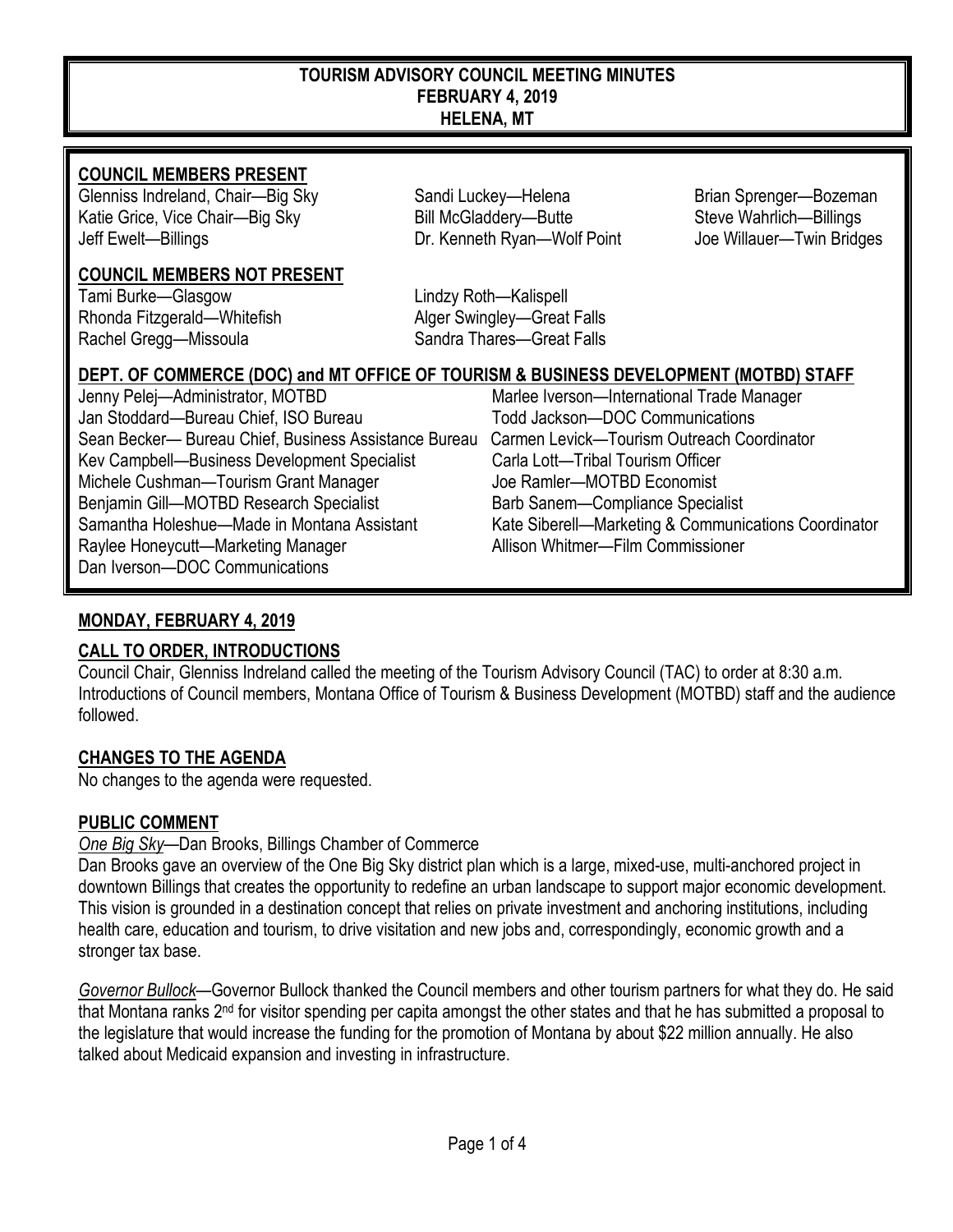## **CONSENT AGENDA**

Approval of September 24-25, 2018, 2018 TAC Meeting Minutes

#### **Bill McGladdery moved to adopt the consent agenda. Steve Wahrlich seconded. With no request to remove an item from the consent agenda, the consent agenda was adopted.**

#### **TAC MEMBER ROUNDTABLE**

Updates and information of happenings in Montana were given by TAC members. Discussion included:

- Tim Montana video recently filmed in Butte and Elk Park.
- Ski joring and other events, concerts, live theatre have been busy in Butte.
- Montana Chamber, workforce development—many issues across the tourism industry
- Big Sky—significant visitation and growth. Events, meeting and convention growth.
- Sports tournaments, meetings and conventions growing in Billings.
- Air service continues to grow across the state with new flights with new flights to major cities and several airport expansion projects.
- Tribal—Interest from visitors increasing to attend tribal events. Also working on ADA compliant walking trails for buffalo viewing near Poplar.

# **COMMITTEE REPORTS BY RESPECTIVE CHAIRS**

## **Executive Committee**—Glenniss Indreland, Chair

Glenniss gave a recap of the TAC Executive Committee conference call which was held on Monday, January 28. Items of discussion included:

- 2013-2017 Strategic Plan for Tourism & Recreation is still in use until a new one is completed.
- Review of the Rules & Regulations for Regions and CVBs is underway
- TAC members have general login to access and review Region/CVB marketing plans in preparation for the June meeting.

## **Marketing Committee Updates**—Katie Grice, Chair

Katie sad that there will be some changes for the Region/CVB marketing plan presentations for the June meeting. She also said that she will make assignments to the TAC regarding the review of marketing plans and completion reports.

## **Audits & Updates to Region/CVB Marketing Plan Budgets**

The Marketing Committee recommended final approval for the following audits and marketing plan budget changes:

*Glacier Country*—**Steve Wharlich moved to approve the FY18 Glacier Country Audit as submitted with \$7.90 remaining in uncommitted tax funds on hand. Brian Sprenger seconded. Motion passed.**

**Bill McGladdery moved to approve Glacier Country's request to increase the FY19 budget by \$164,950 using \$44,950 of uncommitted audit funds, \$11,199 of rollover at Commerce funds and \$108,801 of increased projected revenue collections. Glacier Country's budget will increase from \$1,650,000 to \$1,814,950. Joe Willauer seconded. Motion passed.** 

*Bozeman CVB*—**Steve Wahrlich moved to approve the FY18 Bozeman CVB audit as submitted with \$0.00 remaining in uncommitted tax funds on hand. Jeff Ewelt seconded. Motion passed.**

**Steve Wahrlich moved to approve the Bozeman CVB's request to increase the FY19 budget by \$97,796 using \$88,695.49 of uncommitted audit funds, \$794.51 of rollover at Commerce funds and \$8,306 of increased projected revenue collections. Bozeman CVB's budget will increase from \$269,109 to \$366,905. Glenniss Indreland seconded. Motion passed**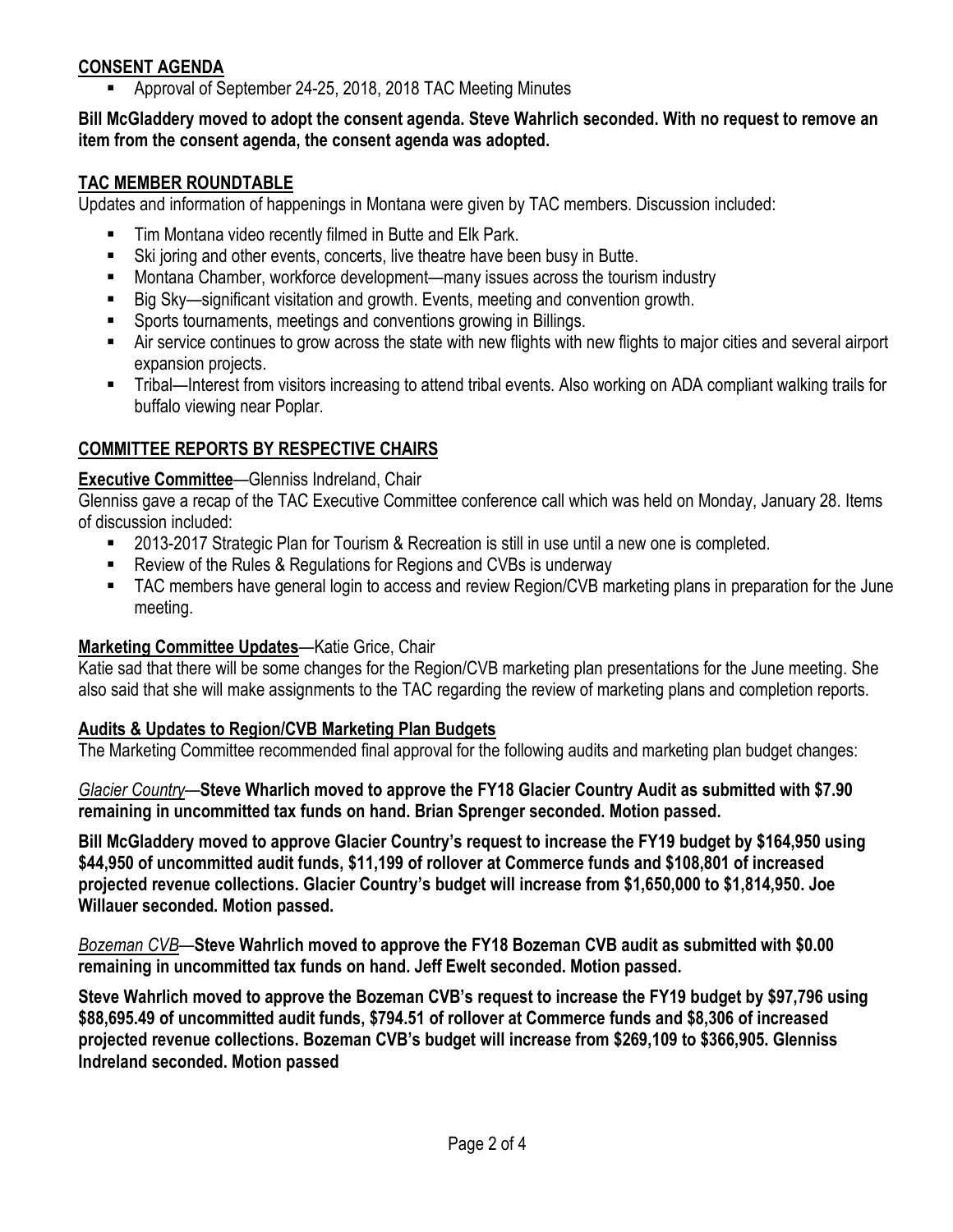*Butte CVB*—**Steve Wahrlich moved to approve the FY18 Butte CVB audit as submitted with \$0.76 remaining in uncommitted tax funds on hand. Brian Sprenger seconded. Motion passed.** 

**Jeff Ewelt moved to approve the Butte CVB's request to increase the FY19 budget by \$3,191 using uncommitted from audit funds. Butte CVB's budget will increase from \$232,672.76 to \$235,863.76. Joe Willauer seconded. Motion passed.** 

*Dillon CVB*—**Bill McGladdery moved to approve the FY18 Dillon CVB audit as submitted with \$4.14 remaining in uncommitted tax funds on hand. Steve Wahrlich seconded. Motion passed.** 

**Joe Willauer moved to approve the Dillon CVB's request to increase the FY19 budget by \$13,700 using uncommitted from audit funds. Dillon CVB's budget will increase from \$67,100 to \$80,800. Kenneth Ryan seconded. Motion passed.** 

*Kalispell CVB*—**Bill McGladdery moved to approve the FY18 Kalispell CVB audit as submitted with \$0.58 remaining in uncommitted tax funds on hand. Glenniss Indreland seconded. Motion passed.** 

**Glenniss Indreland moved to approve the Kalispell CVB's request to increase the FY19 budget by \$11,974 using uncommitted from audit funds. Kalispell CVB's budget will increase from \$137,000 to \$148,974. Jeff Ewelt seconded. Motion passed.** 

*Livingston CVB*—**Bill McGladdery moved to approve the FY18 Livingston CVB audit as submitted with \$18.06 remaining in uncommitted tax funds on hand. Steve Wahrlich seconded. Motion passed.** (Please note: The Livingston CVB is not requesting an increase in their budget at this time.)

*Whitefish CVB*—**Bill McGladdery moved to approve the FY18 Whitefish CVB audit as submitted with \$0.01 remaining in uncommitted tax funds on hand. Glenniss Indreland seconded. Motion passed.** 

**Brian Sprenger moved to approve the Whitefish CVB's request to increase the FY19 budget by \$79,770 using \$38,110 of uncommitted from audit funds and \$41,660 of increased projected revenue collections. Whitefish CVB's budget will increase from \$110,000 to \$189,770. Joe Willauer seconded. Motion passed.** 

#### **FY19 Budget Increase Requests**

The Marketing Committee recommended final approval for the following FY19 budget increase requests:

*Missouri River Country—***Jeff Ewelt moved to approve Missouri River Country's request to increase the FY19 budget by \$5,060 using the updated increased projected revenue collections for FY19. Missouri River Country's budget will increase from \$222,121 to \$227,181. Brian Sprenger seconded. Motion passed.** 

*Yellowstone Country—***Bill McGladdery moved to approve Yellowstone Country's request to increase the FY19 budget by \$116,800 using the updated increased projected revenue collections for FY19. Yellowstone Country's budget will increase from \$1,779,453 to \$1,896253. Joe Willauer seconded. Motion passed.** 

*Helena CVB—***Glenniss Indreland moved to approve the Helena CVB's request to increase the FY19 budget by \$8,000 using the increased projected revenue collections for FY19. Helena CVB's budget will increase from \$163,930 to \$171,930. Bill McGladdery seconded. Motion passed.** 

*Red Lodge CVB—***Joe Willauer moved to approve the Red Lodge CVB's request to increase the FY19 budget by \$4,435 using the updated increased projected revenue collections for FY19. Red Lodge CVB's budget will increase from \$30,000 to \$34,435. Steve Wahrlich seconded. Motion passed.** 

Jan Stoddard acknowledged and thanked Barb Sanem and the Regions and CVBs for their work in getting through the audits and budget changes.